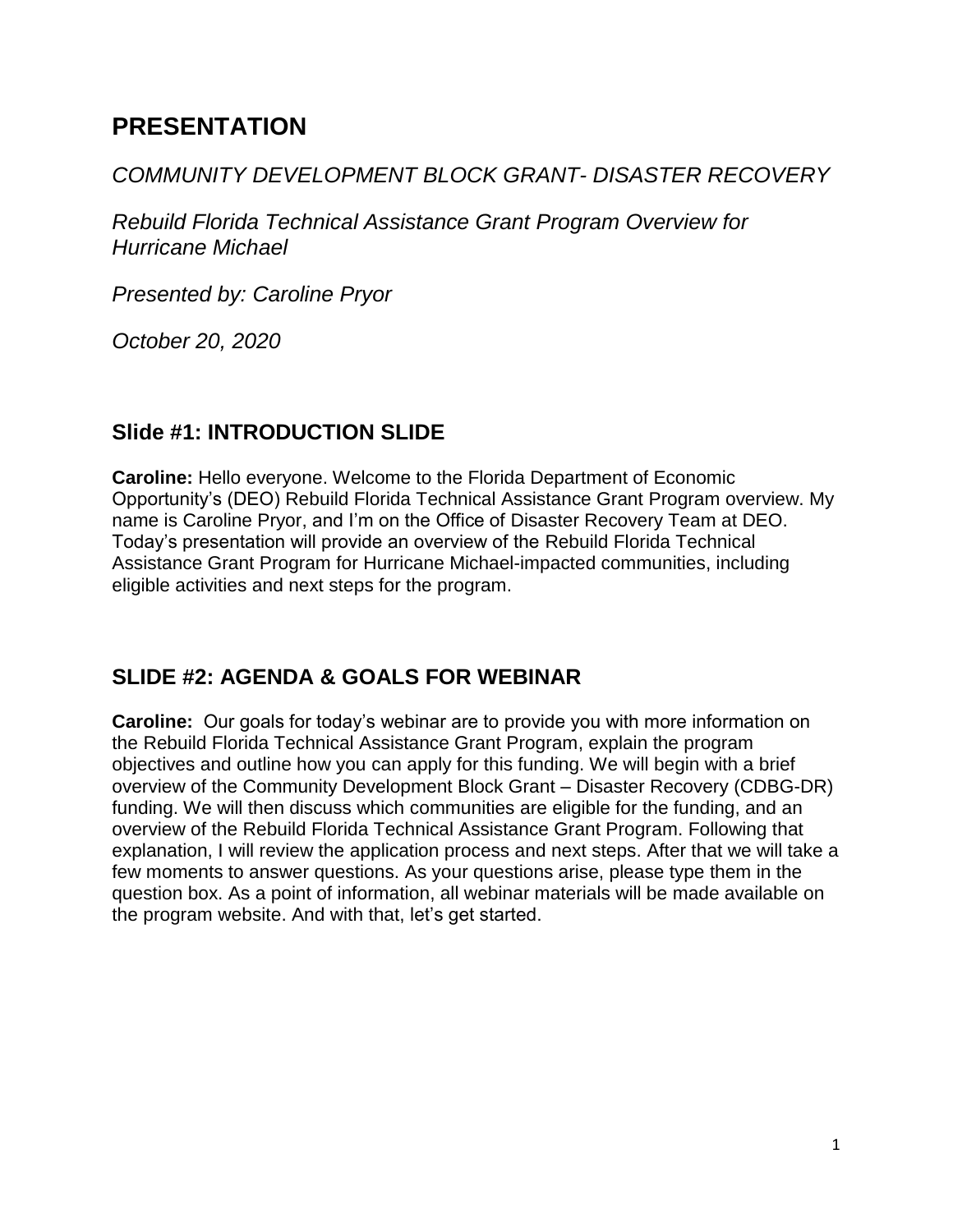#### **SLIDE #3: FLORIDA DEO: OFFICE OF DISASTER RECOVERY**

**Caroline:** DEO is the primary state partner of the U.S. Department of Housing and Urban Development (HUD). We administer many HUD grant programs which include Community Development Block Grants. The Office of Disaster Recovery is a branch within DEO that oversees CDBG-DR funding for hurricanes Hermine, Matthew, Irma and Michael, as well as the CDBG-Mitigation program. Rebuild Florida is a program of DEO created with federal funding to help Florida's long-term recovery efforts from the devastating impacts of recent storms. The CDBG-DR allocation for Hurricane Michael totals \$735 million.

## **SLIDE #4: CDBG-DR OVERVIEW/TIMELINE**

**Caroline:** As we are all well-aware, Hurricane Michael made landfall in the Florida Panhandle in October of 2018. In May of 2019, HUD announced \$448 million in CDBG-DR funding, followed by an additional \$287 million in December of that year. On January 2, 2020, HUD published the Federal Register necessary for the state of Florida to develop its federally-required Action Plan to access the funding. In February of this year, DEO hosted several public outreach meetings throughout Hurricane Michaelimpacted communities and hosted a webinar to seek feedback on development of the State Action Plan. In March, DEO posted an initial draft of the State Action Plan for public comment and submitted the State Action Plan to HUD on May 14, 2020, months ahead of schedule. The State Action Plan was approved by HUD on June 26, 2020 and DEO has launched several Rebuild Florida programs including the Rebuild Florida Voluntary Home Buyout Program, the Rebuild Florida General Infrastructure Repair Program, Rebuild Florida Workforce Recovery Training Program and the Rebuild Florida Technical Assistance Grant Program. Additional Rebuild Florida programs will be announced soon.

## **SLIDE #5: MOST IMPACTED AND DISTRESSED (MID) AREAS**

**Caroline**: HUD designated Bay, Calhoun, Franklin, Gadsden, Gulf, Jackson, Liberty, Wakulla and Washington counties as Most Impacted and Distressed (MID) areas. The state of Florida then designated an additional three counties, Holmes, Leon and Taylor, as the remaining MID areas. According to the guidelines set by the Federal Register, at least 80% of the allocated funds must be spent in HUD-designated MID areas, shown in green on the map. The remaining funding can be spent in state-designated MID areas, shown in blue on the map.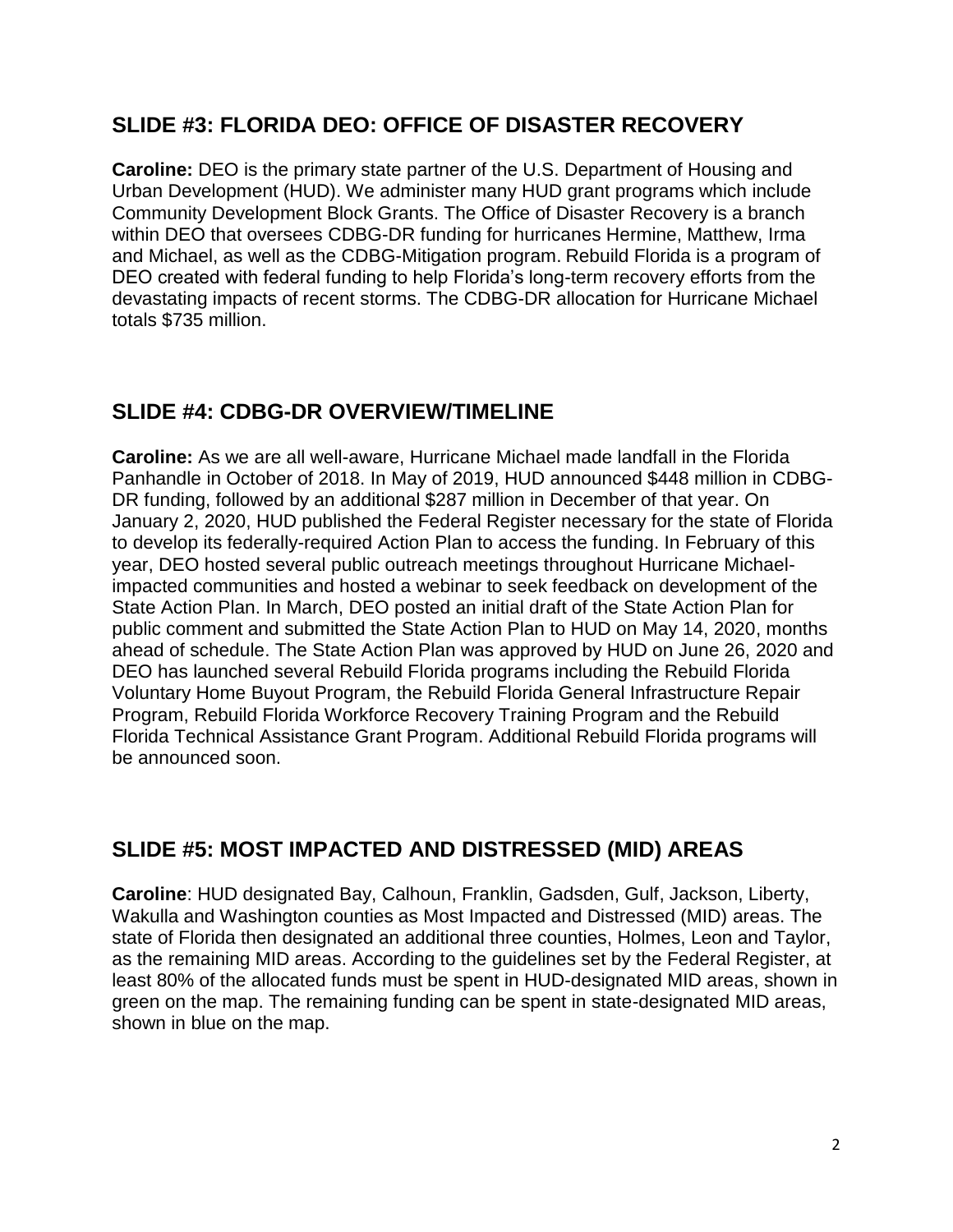#### **SLIDE #6: Rebuild Florida Programs for Hurricane Michael Recovery**

**Caroline:** DEO will use the allocated funding to launch five disaster recovery programs in the HUD and state-designated MID areas. The Rebuild Florida General Infrastructure Repair Program, which launched on September 2, 2020, is designed to fund infrastructure restoration and improvement projects in communities impacted by Hurricane Michael. The Rebuild Florida Hometown Revitalization Program will support the recovery of economic activity in commercial areas of impacted towns and cities, facilitating the return and recovery of businesses, jobs and provision of goods and services to the community. The Rebuild Florida Workforce Recovery Training Program will provide funding opportunities for local workforce development boards, educational institutions and technical centers located in the communities most impacted by Hurricane Michael to train new workers in construction trades. The Rebuild Florida Housing Repair and Replacement Program will repair, replace or reconstruct homes damaged by Hurricane Michael. The Rebuild Florida Voluntary Home Buyout Program, which launched on August 17, 2020, is designed to encourage risk reduction through the purchase of residential property in high flood-risk areas to help reduce the impact of future disasters. Local governments that are within the federal and state designated MID areas are eligible to apply for funding. Launched on October 5, 2020, the Rebuild Florida Technical Assistance Grant program is designed to help Fiscally Constrained Counties impacted by Hurricane Michael access Rebuild Florida's long-term disaster recovery programs by providing assistance with application development, including project identification, project cost determination, and scope of work preparation.

## **SLIDE #7: Rebuild Florida Technical Assistance Grant Program**

**Caroline:** As we previously stated, the Rebuild Florida Technical Assistance Grant Program's application cycle opened on October 5 and the application cycle remains open until funds are exhausted. DEO will use a contractor model to administer the grant to eligible applicants. Those who are eligible to apply for this funding include units of local government and municipalities. Please note that only entities within the HUD or State-identified MID areas and that are classified as a Fiscally Constrained County can apply for this program. Eligible counties include:

- Calhoun
- Franklin
- Gadsden
- Gulf
- Holmes
- Jackson
- Liberty
- Taylor
- Wakulla
- Washington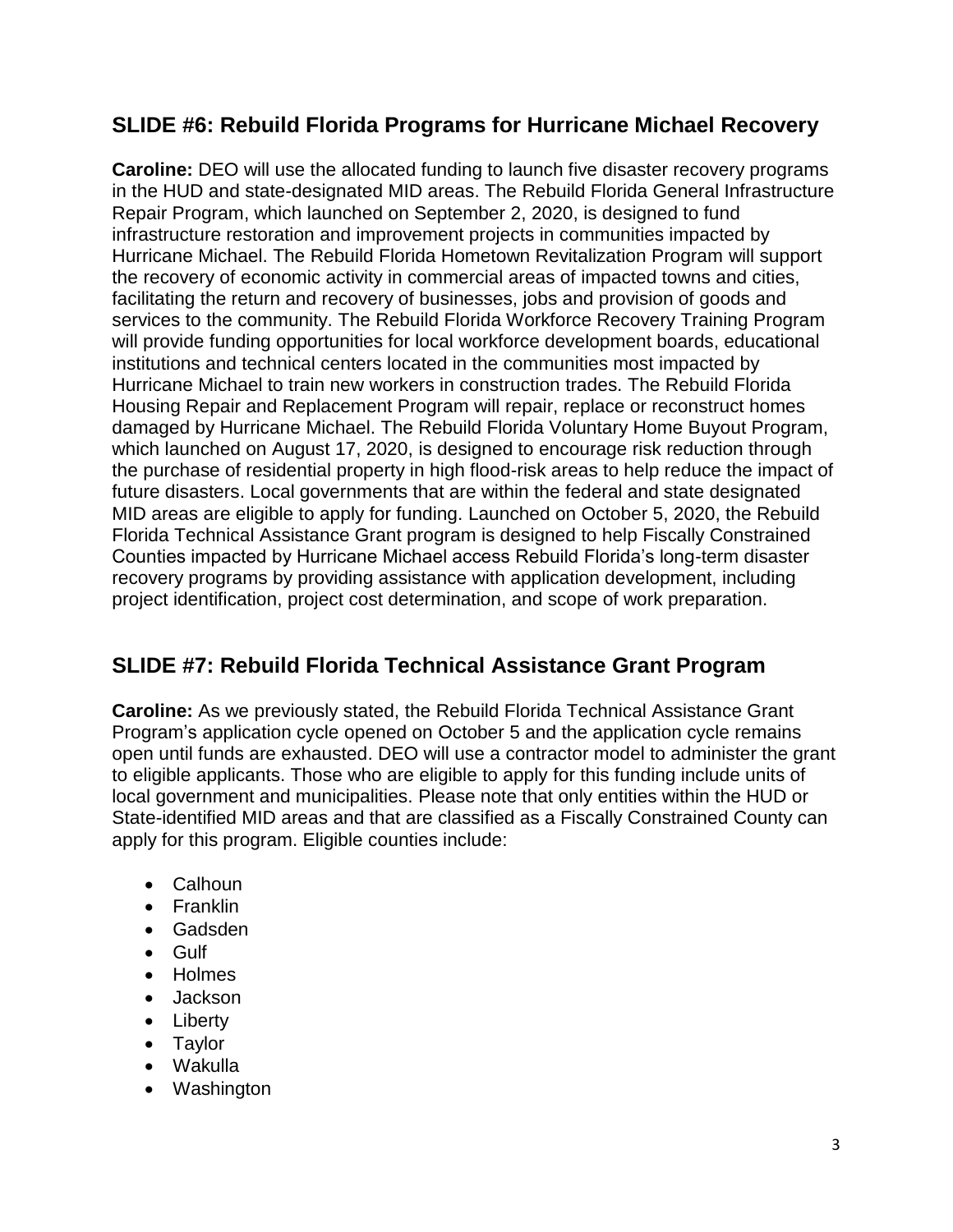#### **SLIDE #8: Eligible Activities**

**Caroline:** Grant requests may be submitted by eligible entities to receive Technical Assistance in preparing applications for the following Rebuild Florida programs:

- Rebuild Florida Hometown Revitalization Program
- Rebuild Florida General Infrastructure Repair Program
- Rebuild Florida Voluntary Home Buyout Program
- Use of CDBG-DR funds as HMGP Match

For more information about these programs, visit our website at RebuildFlorida.gov

#### **SLIDE #9: Order of Events**

**Caroline:** The graphic on your screen displays the sequence of events once an eligible entity applies for the Rebuild Florida Technical Assistance Grant Program. Let us walk you through an example of the application process.

First, an applicant, such as a unit of local government or municipality that is a HUD or State-designated Most Impacted and Distressed Area and within a Fiscally Constrained County submits an application to receive Technical Assistance with developing an application for a Rebuild Florida program.

Next, after successfully completing an application, Rebuild Florida's team will review the application and determine its eligibility.

If the application is deemed eligible by Rebuild Florida staff, the application will be sent to the Technical Assistance vendor for further review.

Next, the Technical Assistance vendor will coordinate with the applicant and develop a Scope of Work which will provide the activities to be completed by the vendor and will also prepare a cost estimate for proposed services.

DEO will review and authorize the vendor to move forward with providing technical assistance services to the applicant.

It is important to note, that if you receive assistance through the Rebuild Florida Technical Assistance Grant Program, this does not mean the application developed during this process will be automatically awarded by DEO.